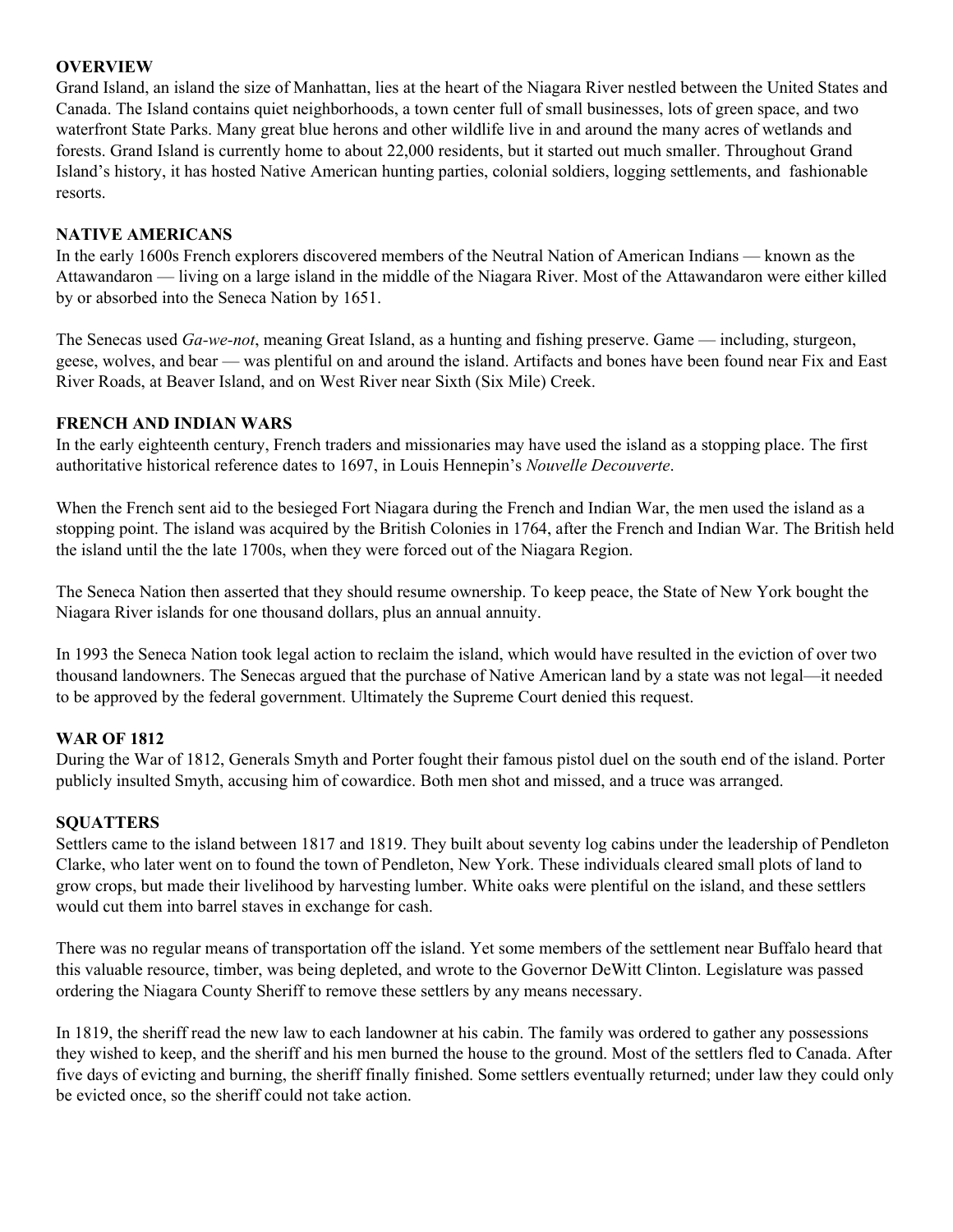## **ARARAT**

In 1824 the land was surveyed and divided into parcels by New York State. The parcels were sold at public auction. Samuel Leggett purchased 2,555 acres of land on behalf of Mordecai Noah, who intended to create a haven for Jewish people. Noah ordered a cornerstone with the inscription "Ararat, A City of Refuge for Jews…", but his plan never came to fruition. The stone currently resides at the Buffalo Historical Society.

## **WHITEHAVEN**

The East Boston Company purchased 16,000 acres of land on the east side of the island in 1833. The Company started a logging settlement that cut and shipped white oak timber to shipyards as far away as Boston. The settlement was called Whitehaven, after company president Stephen White.

Whitehaven included a general store, a blacksmith, a church, a schoolhouse, a dock, a wharf, and a warehouse. The settlement also had a gristmill and sawmill, which was said at the time to be the largest steam saw in the world.

## **FERRY SERVICE**

From 1825 until the 1930s, various ferries ran from Tonawanda to to the island. The ferries were small, often holding only one buggy or a few passengers on bicycles. They were powered by steam or by a team of horses on a treadmill-type mechanism. The ferries operated year-round, but shut down during inclement weather. In the 1930s, ferry fare started at fifty cents per car plus twenty cents per passenger, and a dollar or more for large vehicles.

## **FARMING**

The first houses were log cabins, but plank houses soon became the norm. Some of the originals still exist on the island today, but most have been covered with shingles or clapboard. Many people drank the river water, but residents at the center of the island faced a problem. The water from wells and springs was sulfuric, so residents had to collect rainwater in cisterns.

Farming became a prominent industry on the island during the later half of the nineteenth century. Farmers struggled to clear the wooded land, but were rewarded: the soil was ideal for growing fruit trees. Peaches, apples, pears, and cherries thrived. During the 1870s and 1880s the farmers on the island were better off than farmers in surrounding areas, due to the many markets and diversity of crops (everything from hay to beef to fruit) produced on the isalnd.

The Farmers Alliance, established to advance the social and financial aspects of the farmer, took root on the island. Members of the Alliance started a stock company called the Grand Island Creamery Company, which processed aver 5,000 pounds of milk each day.

The cooperative farming community eventually declined, due to difficulty of transportation to the mainland and lack of young men to run the farms. But the agriculture movement remains entrenched in the community even today; many residents have farms of varying sizes, and some have been in the family for generations.

#### **GRAND ISLAND TOWN**

The Town of Grand Island was formed in 1852, comprised of three islands: Buckhorn Island, Beaver Island, and Grand Island. The first supervisor, John Nice, held annual town meetings with the rest of the elected officials. Shortly afterward, the main roads — East River Road, West River Road, Stony Point, and Baseline Road — were planned. In 1877 the first post office was established.

#### **SOCIAL LIFE**

As Buffalo and Niagara Falls expanded, the peaceful and secluded Grand Island became a getaway. Churches were a social hub; they held socials, festivals, parties, and picnics. The first churches were built in the early 1860s.

In 1859, Lewis F. Allen, Grover Cleveland's uncle, built a resort called Falconwood on the southwest side of the island. This location make the resort popular with vacationers and social organizations; they could take a steamer from Buffalo right to the wharf of Falconwood. Cleveland himself visited Grand Island many times. Falconwood had a saloon, a ballroom, a hotel, and a bowling alley.